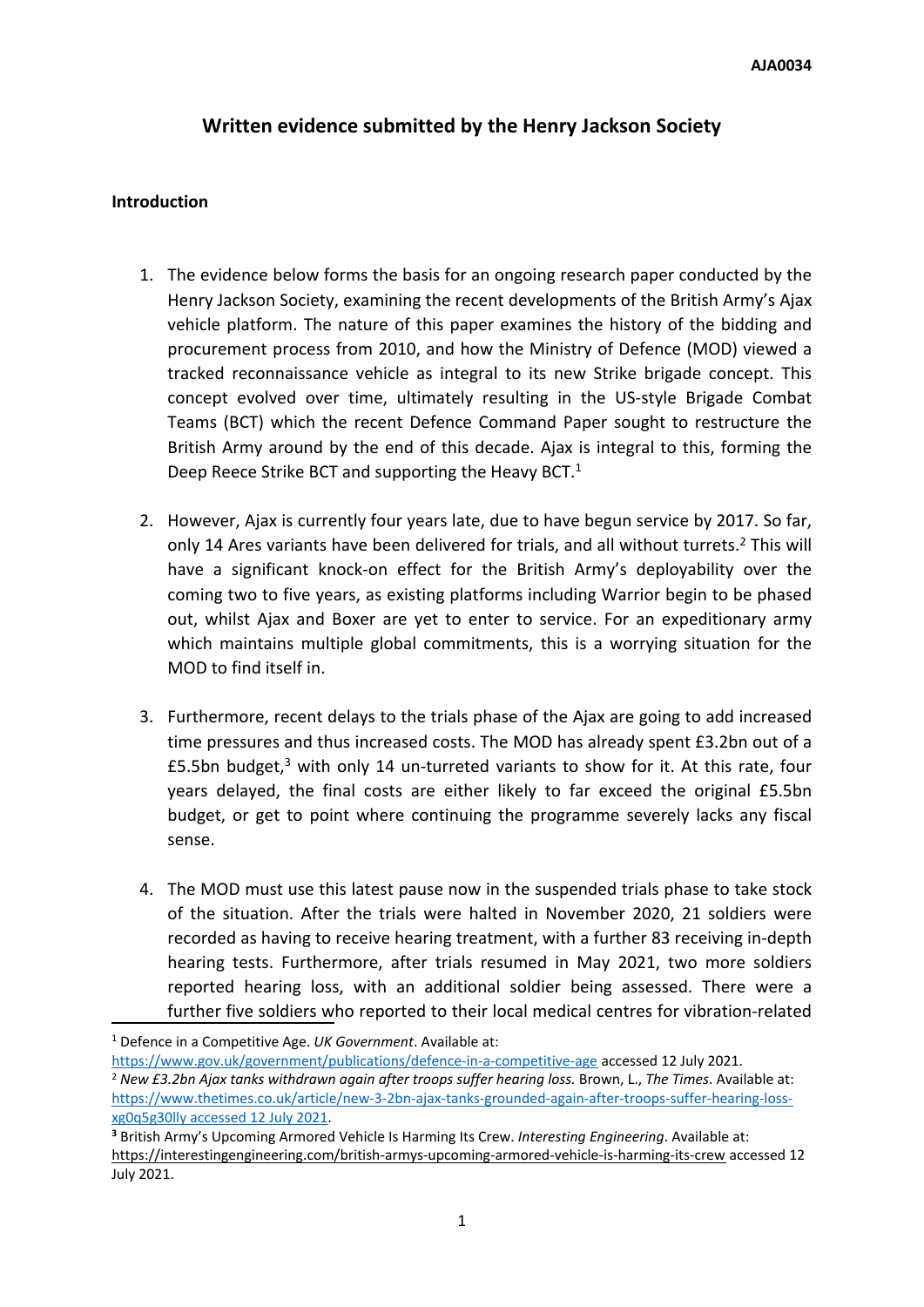symptoms.<sup>4</sup> This means that at least 112 soldiers have been adversely medically affected whilst conducting very limited trials; once resumed in May personnel were limited to only 90 minutes inside the vehicle to mitigate the continued risks.<sup>5</sup>

- 5. As of 16 June 2021, all Ajax trials across the four defence estates were suspended penning a ministerial review into the ongoing problems, led by Jeremy Quin MP, Minister for Defence Procurement. This review will report back to Parliament in September 2021 with its findings. As part of those findings, it is incumbent on the government to review not only the deeply concerning ongoing problems associated with the Ajax, but also to explore viable and cost-effective alternatives, which are still able to fulfil the role originally intended for a long-range deep recce platform for the British Army.
- 6. The Henry Jackson Society Ajax research paper, to be released in August 2021, will consider the strategic and operational considerations which Ajax brings to the British Army, and its doctrinal relevance in the wake of the recent defence white paper. In addition, it will list a series of alternative platforms for ministerial consideration. These are listed below.

## **Alternative Platforms**

7. There are three viable alternatives available to the MOD for consideration if the ongoing and increasing delays to the successful rollout of Ajax is ultimately deemed too costly. This is even if the ongoing problems to the turret, noise, vibration and speed can be effectively rectified within a timely manner.

## **The Combat Vehicle 90**

8. The Combat Vehicle 90 (CV90) was proposed by BAE as a competitor for the Ajax programme, but lost to General Dynamics in 2010. Designed in the early 1990s, the CV90 is currently used by several NATO members, including the Norwegian armed forces who use the recce variant. A benefit of this is that the CV90 receives multinational funding for research and development. Since 2001 BAE has sold over US\$2.2bn worth of CV90s.

<sup>4</sup> Parallel Parliament. Lord Vernon Coaker. Available at: <https://parallelparliament.co.uk/lord/vernon-coaker> accessed 12 July 2021.

<sup>5</sup> *New £3.2bn Ajax tanks withdrawn again after troops suffer hearing loss.* Brown, L., *The Times*. Available at: [https://www.thetimes.co.uk/article/new-3-2bn-ajax-tanks-grounded-again-after-troops-suffer-hearing-loss](https://www.thetimes.co.uk/article/new-3-2bn-ajax-tanks-grounded-again-after-troops-suffer-hearing-loss-xg0q5g30l)[xg0q5g30l](https://www.thetimes.co.uk/article/new-3-2bn-ajax-tanks-grounded-again-after-troops-suffer-hearing-loss-xg0q5g30l) accessed 12 July 2021.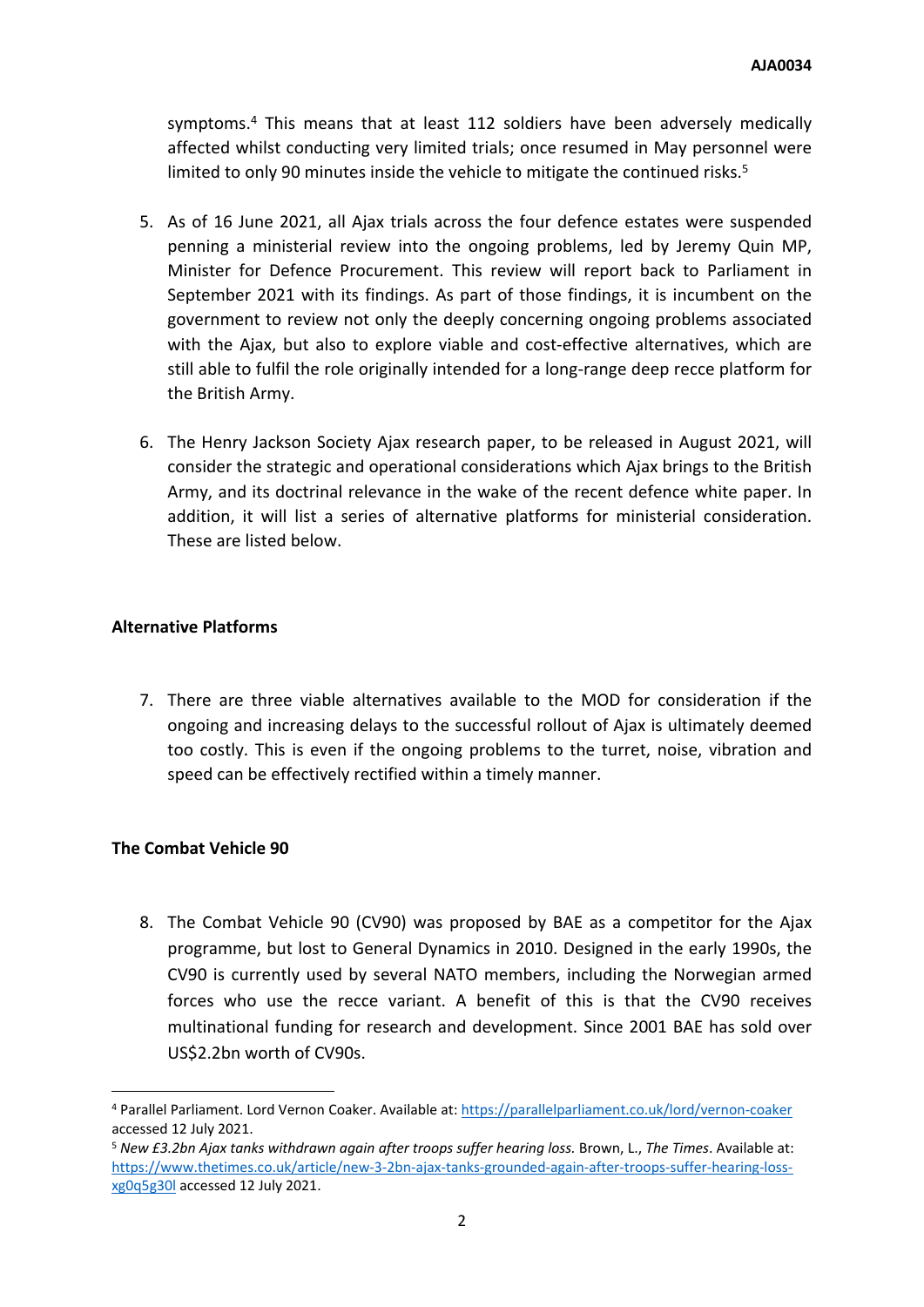- 9. The unit cost can be expected to be between US\$4 and US\$6m, meaning that a fleet of 245 Ajax replacements would cost approximately US\$968 million, or £700m. This is a considerable saving compared to the current £5.5bn budget for Ajax.
- 10. If kept in the UK, the manufacturing process would take much longer; however, the industrial capacity for the production of the CV90 does exist externally should the MOD be willing to subcontract the vehicles to be manufactured abroad.
- 11. Throughout its history, the CV90 has been used on operations in Afghanistan and on exercise in Scandinavia, showing its versatility in different terrains and climates. Notably, the CV90 can match the firepower of the CT40mm and with a 40mm cannon that uses a munition programmer. The elevation on the cannon also allows it to be used as an anti-air gun and or engage elevated urban targets.
- 12. Crucially, the CV90 is fully digitised and has an open digital architecture for future development and applications. The vehicle's ISTAR capabilities also match that of Ajax as well as having an LSAS like 360 view called 360 Battleview.<sup>6</sup> The CV90 weighs up to 37 tonnes, making it lighter and more easily deployable when compared to Ajax that requires dismantling to be flown.

## **The Warrior Capability Sustainment Programme**

- 13. The recently cancelled Warrior Capability Sustainment Project (WCSP), which began in 2009, also has the potential to replace Ajax. The WCSP had an initial budget of £1.27bn, yet this sum was then run over by an additional £227m. Despite the WCSP's reputation being tainted with overspending and delays the majority of issues stemmed from the MOD, and not Lockheed Matin UK.<sup>7</sup> These included the unavailability of GFX and changes made to the turret specification as late as 2016.
- 14. The MOD currently holds 759 Warrior vehicles; therefore, upgrading existing stock should in theory, be cheaper than buying an entirely new platform. However, due to the age of the existing stock, parts such as the vehicle hulls may need refabricating.
- 15. The upgraded Warrior uses the same stabilised cannon as the Ajax, therefore, sharing the ability to fire on the move, conduct smart fires and carry more

<sup>7</sup> Written Evidence submitted by Lockheed Martin UK. Available at:

<sup>&</sup>lt;sup>6</sup> BAE Systems. [CV90](https://www.baesystems.com/en/product/cv90). Available at: CV90 [|](https://www.baesystems.com/en/product/cv90) [BAE](https://www.baesystems.com/en/product/cv90) [Systems](https://www.baesystems.com/en/product/cv90) | [International](https://www.baesystems.com/en/product/cv90) accessed 12 July 2021.

<https://committees.parliament.uk/writtenevidence/12158/pdf/> LMUK Written Evidence Para 11 accessed 12 July 2021.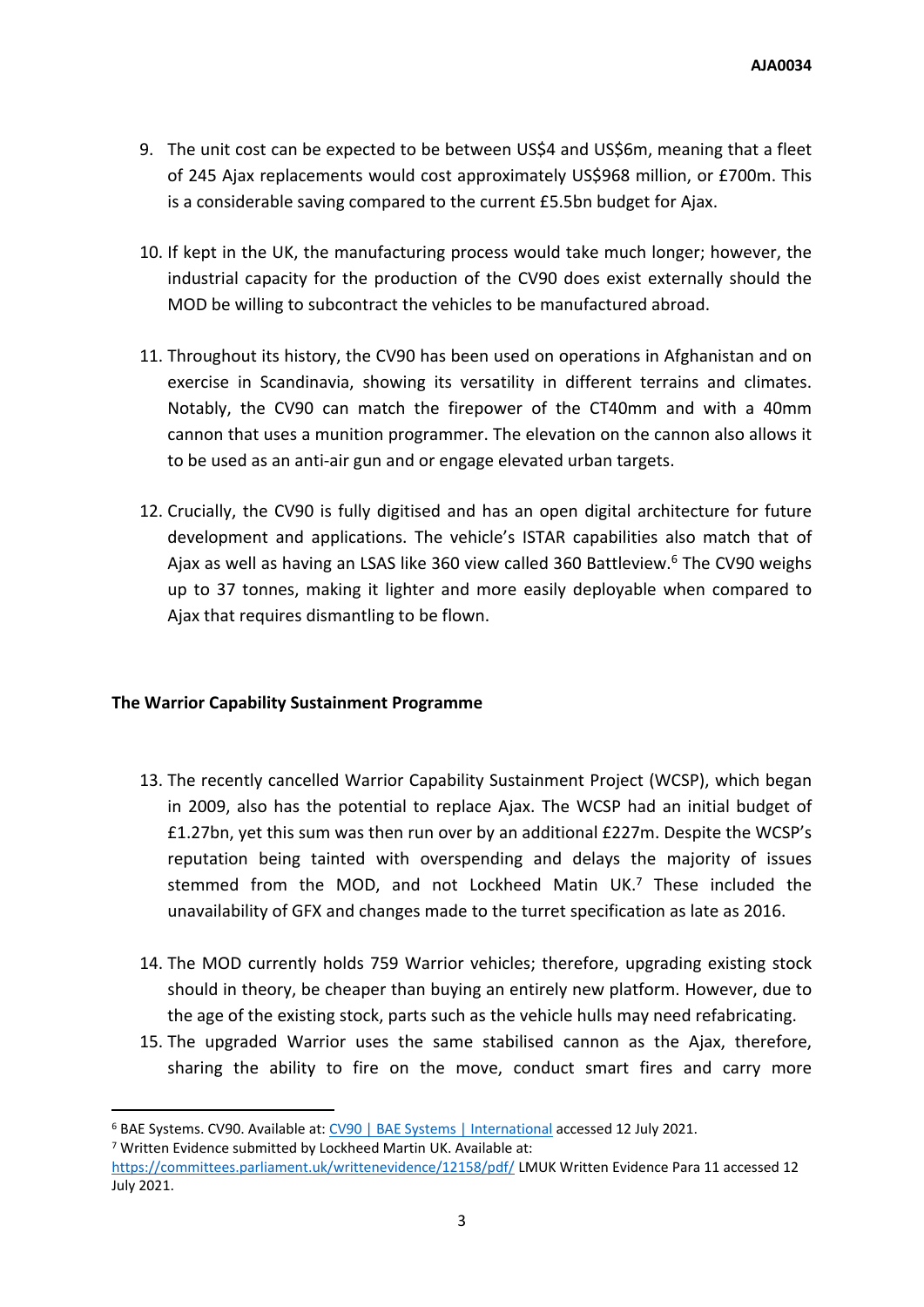ammunition. However, this cannon has drawn criticism for being more expensive than other alternatives. Amongst the upgrades was digitisation, a modular armour system and increased situational awareness aids. The new electrical capabilities have meant that the upgraded Warrior does require three times more electrical power than previously.<sup>8</sup> However, by converting the IFV to a recce vehicle, there is room within the vehicle where dismounts would have once sat.

16. The Warrior also benefits from being lighter than the Ajax by over fifteen tonnes. This allows for the quicker transportation of the vehicles without having to dismantle them. This would be beneficial as the British Army looks to become more expeditionary, and particularly within the new Deep Recce Strike BCT which require much more rapid manoeuvrability. Warrior's support variants also exist within the MoD, some of which suitably fill the role of the Ajax platform's Apollo and Argos vehicles.

#### **The Boxer Combat Reconnaissance Vehicle**

- 17. Rheinmetall's Boxer Combat Reconnaissance Vehicle (CRV) is a recce variant of the recently procured Boxer vehicles that are replacing the Warrior IFV. Some ministers have already highlighted Boxer as an Ajax alternative.<sup>9</sup> Britain currently have 508 ordered that are being delivered at a rate of one per week.<sup>10</sup> If the Boxer CRV is chosen, there will be a need to expand the Boxer production capacity of the UK to get these vehicles in a timely manner.
- 18. The CRV variant is currently used by the Spanish Marines and the Australian Army. Much like the CV90, the Boxer is a tried and tested platform, used in its other variants by key NATO members such as Germany. The multinational use of the vehicle attracts continuous investment and development. Similarly, by using the same vehicle as the Australians, the British Army will become more interoperable with our ally and a potential CANZUK member.
- 19. Crucial to replacing Ajax, the Boxer CRV has an open electronic architecture for future developments and applications. The vehicle also has many C4ISTAR assets

<sup>8</sup> Follow-up written evidence submitted by Lockheed Martin UK: Available at: <https://committees.parliament.uk/writtenevidence/14111/pdf/> Follow-up written evidence submitted by LMUK Para 14 accessed 12 July 2021.

<sup>9</sup> Twitter. Tobias Ellwood MP. Available at [https://twitter.com/Tobias\\_Ellwood/status/1410125302785773570](https://twitter.com/Tobias_Ellwood/status/1410125302785773570) accessed 12 July 2021.

<sup>&</sup>lt;sup>10</sup> House of Commons Defence Committee. Obsolescent and outgunned: the British Army's' armoured vehicle capability. Available at: <https://committees.parliament.uk/publications/5081/documents/50325/default/> Para 58 accessed 12 July 2021.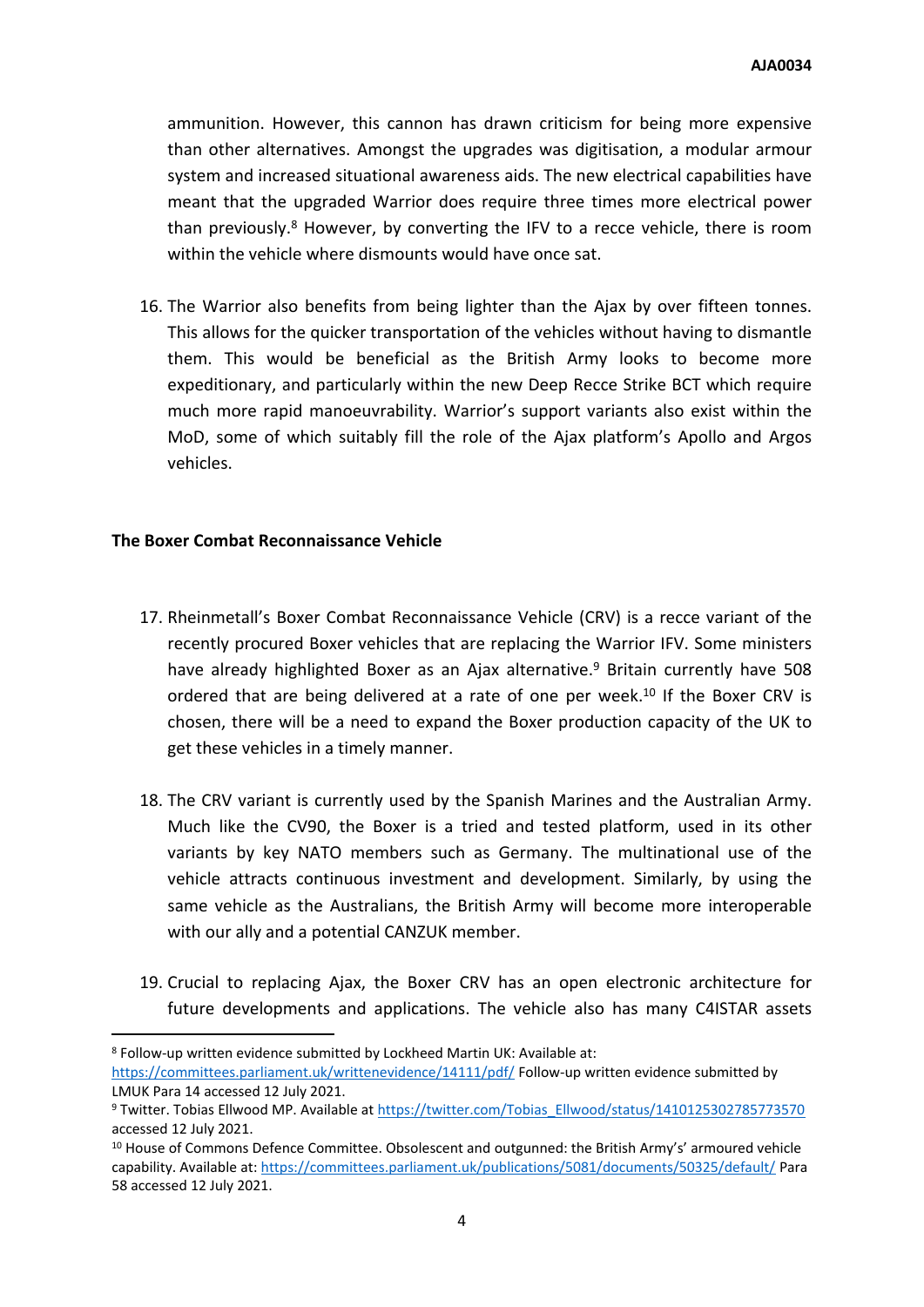coupled with a sensor suite making it "akin to a land-based F-35 Joint Strike Fighter".<sup>11</sup> The Australian Boxer CRV also has a new LANCE turret, however, this only has a 30mm cannon.

- 20. The Australian Boxer CRV has a new LANCE turret, however, this only has a 30mm cannon. One potential costing to be aware of would be upgrading the turret to the CTA40mm that is used on Ajax and the WCSP.
- 21. Perhaps one of the most attractive selling points of the Boxer CRV is its survivability. The L-shaped engine, external placement of flammable liquids and hammock-like structure are but some of the aids to reduce the risk of casualties.
- 22. Unlike Ajax, Boxer is a wheeled vehicle making it faster on road moves. The Boxer CRV does, however, still retain the ability to keep up with tracked armour off-road, which is crucial if supporting British or allied main battle tanks and heavy armoured brigades. Additionally, the Boxer CRV weighs up to 38 tonnes, lighter than the 42 tonne Ajax, making it more deployable.
- 23. By expanding Boxer's role within the new Brigade Combat Teams, the British Army can limit the variety of spare parts needed, streamline the production process and procurement process further still, simplifying logistical needs and ultimately enhancing the Brigade's self-sufficiency. Boxer's vast number of variants and its modular design also means that replacing Ajax's support variants is very achievable

## **Conclusion**

- 24. Ultimately, the ongoing delays to the Ajax platform are causing serious concern amongst British Army personnel, themselves suffering mild medical injuries and in some instances potentially permanent damage whilst trialling the vehicles. Ajax is currently at least four years delayed, with the full suite of vehicles due to be in frontline service by 2024. It is likely that the trials of only 14 un-turreted vehicles will not be resumed until 2022; only two years until frontline service.
- 25. The longer these delays are allowed to continue, the more detrimental this will be to the UK's Global Britain strategy, which seeks to achieve a more permanently deployed military presence across the globe. Ajax, as the focal point of the new Deep Recce Strike BCT, is an integral component to the British Army's recently updated

<sup>11</sup> Rheinmetall Defence. CRV Solution Profile. Available at: [https://dtrmagazine.com/wp](https://dtrmagazine.com/wp-content/uploads/2016/06/CRV-Solution-Profile-Boxer-CRV.pdf)[content/uploads/2016/06/CRV-Solution-Profile-Boxer-CRV.pdf](https://dtrmagazine.com/wp-content/uploads/2016/06/CRV-Solution-Profile-Boxer-CRV.pdf) Page 5 accessed 12 July 2021.